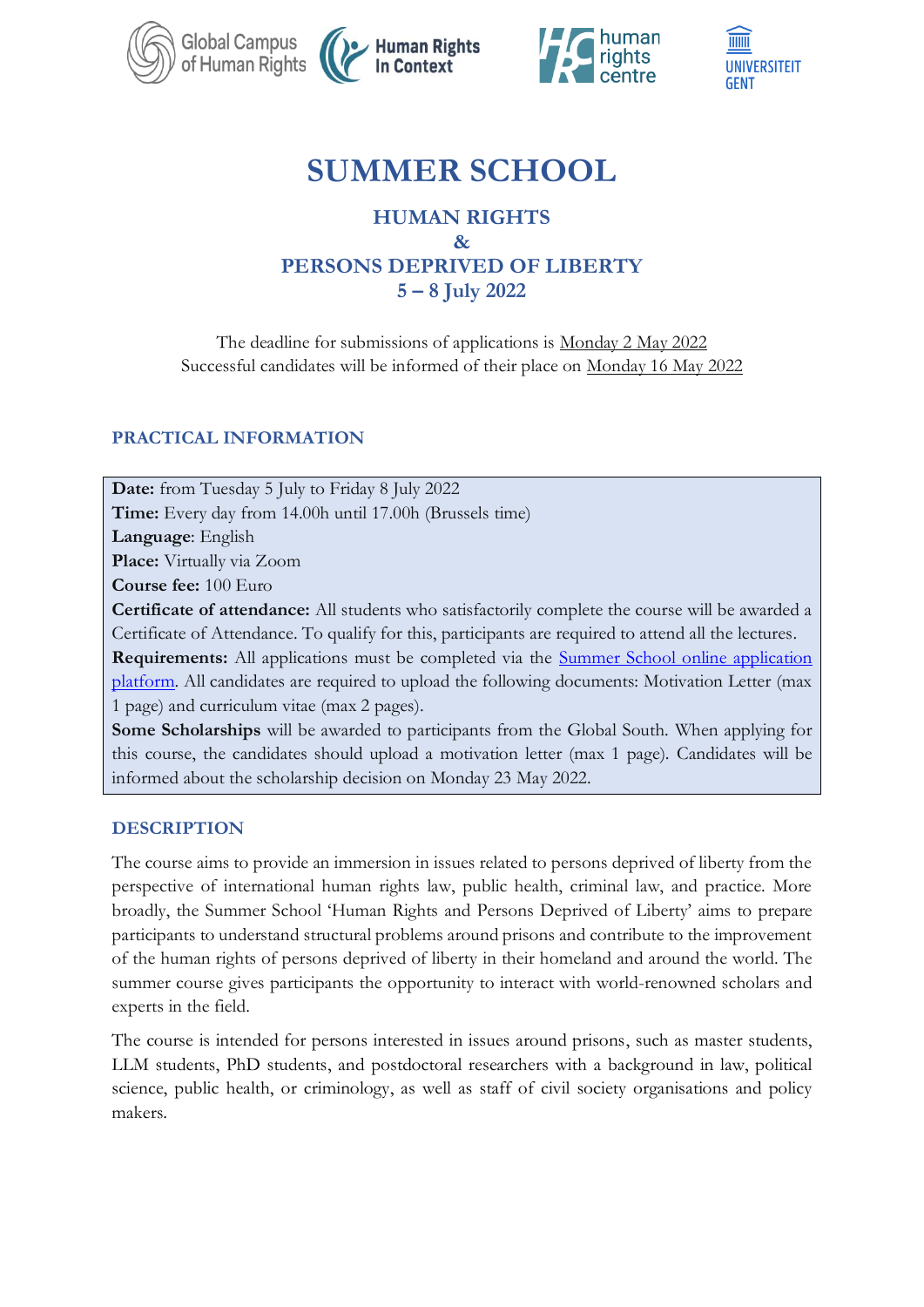





Upon completion of the summer course participants will have acquired:

- Knowledge about international standards for the protection of the human rights of persons deprived of liberty;
- Knowledge about the most important institutions and mechanisms for the protection and promotion of human rights at the global, regional and national level;
- The ability to identify some legal, political and social strategies to safeguard the human rights of persons deprived of liberty;
- Knowledge of recommendations to bring about change and improvements.

The course is offered by the Programme for Studies on Human Rights in Context, Human Rights Centre, Ghent University (Belgium), and the Global Campus on Human Rights (Austria). We are committed to the promotion of human rights. Our goal is to preserve the standards of quality education and to continue our mission of preparing students to meet the growing challenges to the rule of law, democracy and human rights around the world.

# **PROGRAMME**

Each lecture will have a duration of 40 minutes and will be live-streamed via Zoom. After each lecture there will be 10 minutes during which the participants can interact with each other and the lecturer on the given topic.

| Time             | Tuesday            | Wednesday          | Thursday           | Friday             |
|------------------|--------------------|--------------------|--------------------|--------------------|
|                  | 5 July             | 6 July             | 7 July             | 8 July             |
|                  |                    |                    |                    |                    |
| $14.00 - 14.05h$ | Welcome            | Introduction       | Introduction       | Introduction       |
|                  | Prof Dr M Nowak    | Prof Dr Clara      | Prof Dr Clara      | Prof Dr Clara      |
|                  |                    | Burbano Herrera    | Burbano Herrera    | Burbano Herrera    |
| 14.05h-14.45h    | Lecture 1          | Lecture 1          | Lecture 1          | Lecture 1          |
| 14.45-14.55h     | Interaction moment | Interaction moment | Interaction moment | Interaction moment |
| 14.55h-15.05h    | Break.             | <b>Break</b>       | <b>Break</b>       | <b>Break</b>       |
| 15.05-15.45h     | Lecture 2          | Lecture 2          | Lecture 2          | Lecture 2          |
| 15.45-15.55h     | Interaction moment | Interaction moment | Interaction moment | Interaction moment |
|                  |                    |                    |                    |                    |
| 15.55-16.05h     | <b>Break</b>       | <b>Break</b>       | <b>Break</b>       | Break.             |
| 16.05-16.45h     | Lecture 3          | Lecture 3          | Lecture 3          | Lecture 3          |
| 16.45-16.55h     | Interaction moment | Interaction moment | Interaction moment | Interaction moment |
|                  |                    |                    |                    | & Evaluation       |
| End              |                    |                    |                    |                    |

### **Daily schedule**

These times apply to the Belgian time zone: UTC+2 (during summer). Please be aware that these times may vary for you, depending on your time zone. [Click here to calculate your time difference.](https://www.zeitverschiebung.net/en/)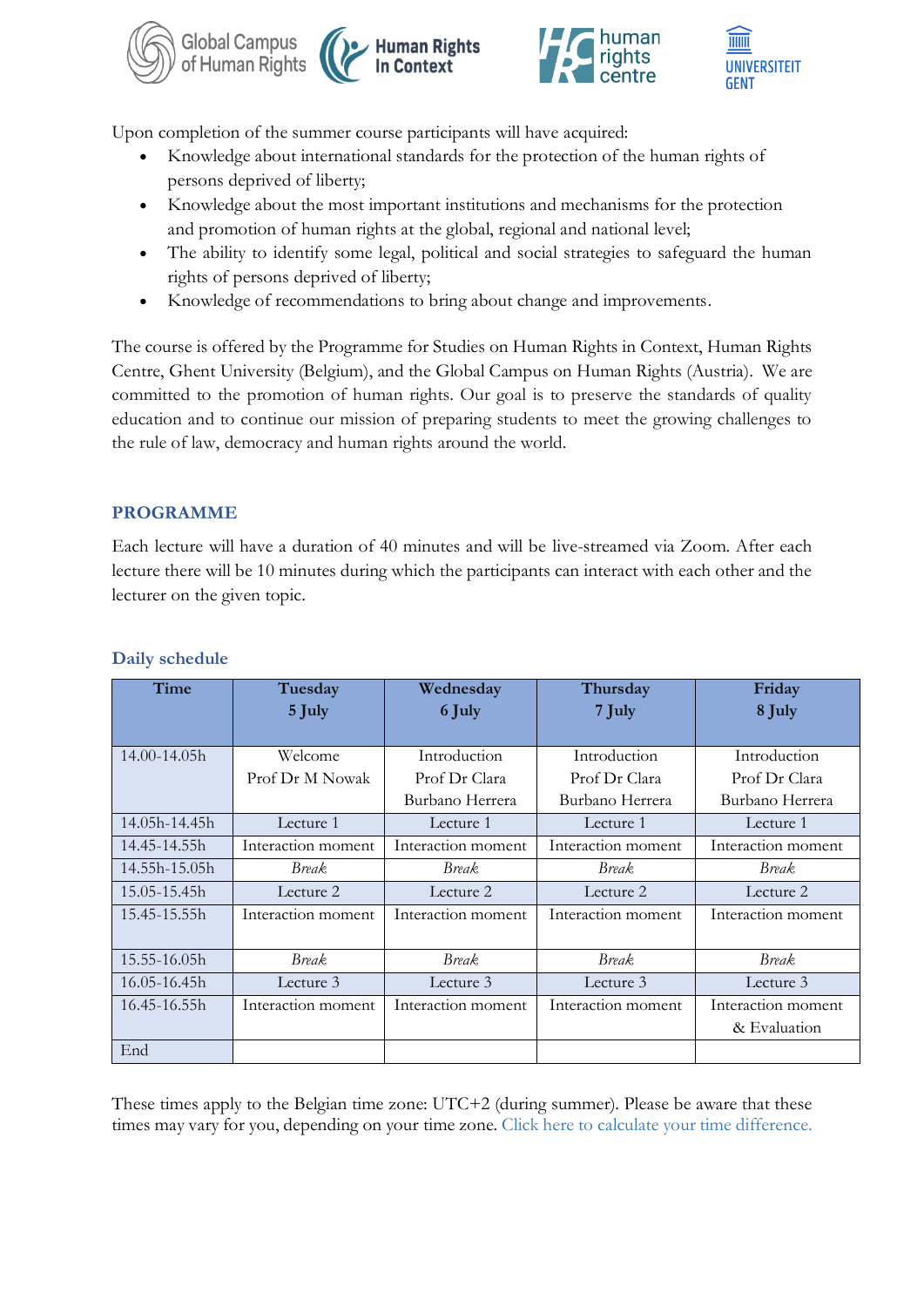





#### **The course is articulated in four days/modules as follows:**

**Day 1** focuses on the international human rights framework of persons deprived of liberty and looks at international human rights bodies, legal standards, and their jurisprudence

**Lecturer 1** *Prof Dr Paulo Pinto de Albuquerque, Catholic University of Lisbon, former judge European Court of Human Rights*

Persons Deprived of Liberty & the European Human Rights system

**Lecturer 2** *Prof Dr Silvia Serrano, Georgetown University, former Specialist Inter-American Commission on Human Rights* 

Persons Deprived of Liberty & the Inter-American Human Rights system

**Lecturer 3** *Prof Dr Manfred Nowak, University of Vienna, Global Campus of Human Rights* Persons Deprived of Liberty & the UN Human Rights System

**Day 2** deals with the cross-cutting themes on 3 focus areas

**Lecturer 1** *Prof Dr Heino Stöver, Frankfurt University of Applied Science, Germany* Mental Health & Persons Deprived of Liberty with special focus on COVID-19 **Lecturer 2** *Prof Dr Par Engstrom, University College London, UK* Torture Prevention in Latin America: Rights of Persons Deprived of Liberty and the Role of National Preventive Mechanisms

**Lecturer 3** *Dr Christine Bicknell, University of Exeter, UK* Solitary Confinement of Juveniles in Europe

Day 3 looks at specific countries and discusses specific problems, challenges, opportunities, recommendations, and the way forward. The lectures will examine some contextual situations, examples, and practices from specific countries

**Lecturer 1** *Mr Daniel Cerqueira, Due Process of Law Foundation (DPLF), USA* Prisons in Brazil **Lecturer 2** *Prof Dr Benyam Dawit Mezmur, University of the Western Cape, independent expert of the United Nation's Committee on the Rights of the Child*

Persons Deprived of Liberty in Africa

**Lecturer 3** *Prof Dr Tom Daems, University of Leuven* Imprisonment and Human Rights in Belgium

**Day 4** is dedicated to vulnerable groups in the 3 focus areas

**Lecturer 1** *Mr Manu Krishan, Global Campus of Human Rights* Children Deprived of Liberty **Lecturer 2** *Prof Bernice Elger, University of Basel, Switzerland* Elderly Persons Deprived of Liberty **Lecturer 3** *Dr Pauline Jacobs, Utrecht University*, *The Netherlands* Transgender Persons Deprived of Liberty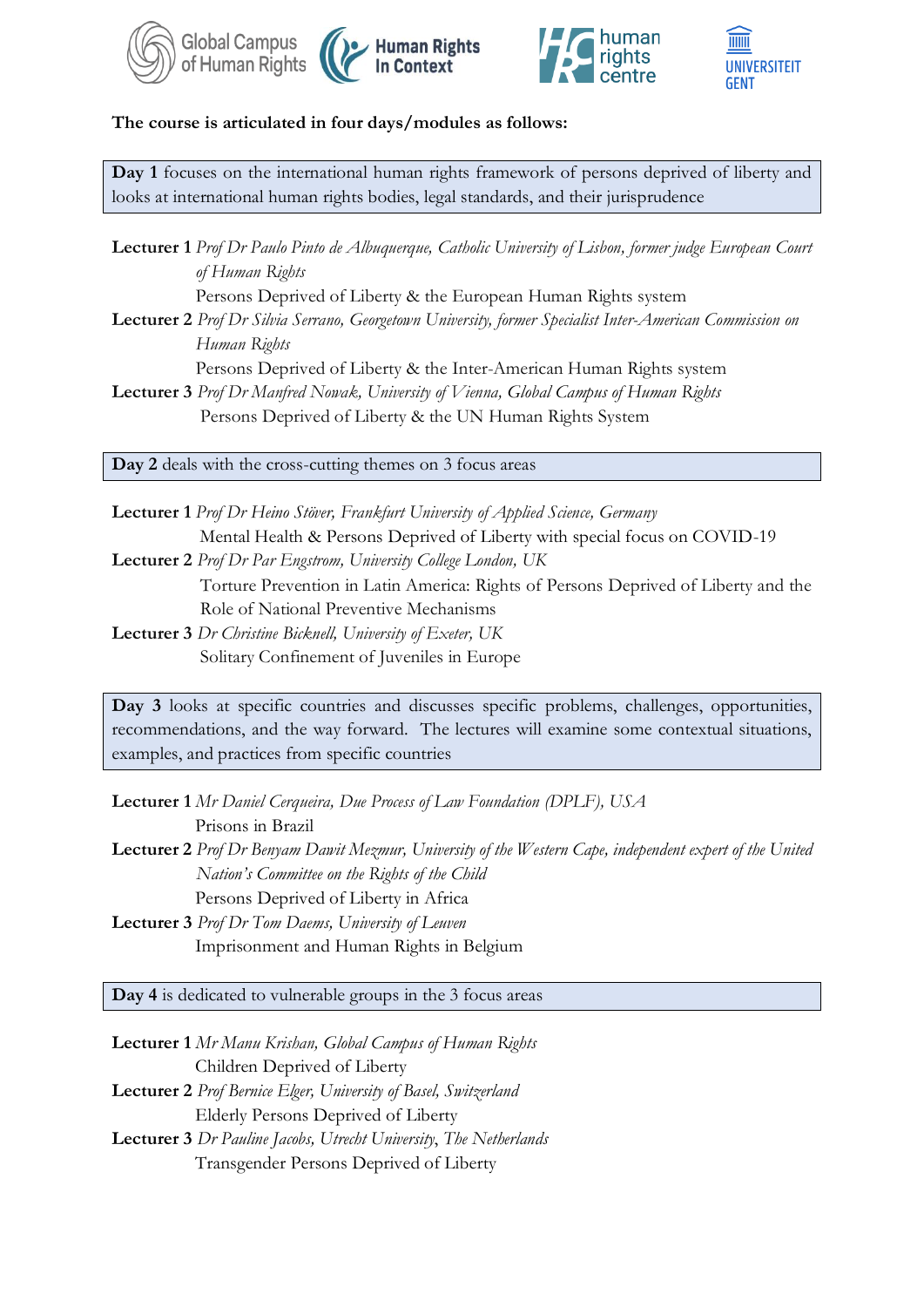





# **LECTURERS**

**Dr Christine Bicknell**, Senior Lecturer in Law, University of Exeter, United Kingdom

**Prof Dr Clara Burbano Herrera**, Research Professor of Human Rights, Director of the Programme for Studies on Human Rights in Context, Principal Investigator ERC Consolidator Grant IMPACT*UM*, Ghent University, Belgium

**Mr Daniel Cerqueira,** Brazilian lawyer, Program Director, Due Process of Law Foundation (DPLF), United States. Former Specialist Inter-American Commission on Human Rights, Washington DC, United States

**Prof Dr Tom Daems**, Professor of Criminology, Leuven Institute for Criminology, University of Leuven, Belgium

**Prof Dr Benyam Dawit Mezmur,** Independent expert of the United Nation's Committee on the Rights of the Child, Professor University of the Western Cape, South Africa

**Prof Dr Bernice Elger**, Professor of Ethics and Health Law, Head of Institute for Biomedical Ethics, University of Basel, Switzerland

**Prof Dr Par Engström**, Associate Professor of Human Rights, University College London and Programme Director of the [MSc International Relations of the Americas,](http://www.ucl.ac.uk/americas/study/graduate-taught/international-relations-americas-msc) University College London, United Kingdom

**Dr Pauline Jacobs**, Assistant Professor at the Willem Pompe Institute for Criminal Law and Criminology, Utrecht University, The Netherlands

**Mr Manu Krishan**, Lecturer and Coordinator of the UN Global Study on Children Deprived of Liberty, University of Vienna, Austria

**Prof Dr Maira Machado,** Professor of the University of Sao Paulo, Brazil

**Prof Dr Paulo Pinto de Albuquerque,** Former Judge of the European Court of Human Rights**,**  Professor Catholic University of Lisbon, Portugal

**Prof Silvia Serrano**, Associate Director, Healthy Families Initiative, Georgetown University and former Specialist Inter-American Commission on Human Rights, Washington DC, United States

**Prof Dr Heino Stöver**, Professor at the Department of Health and Social Work, Institute of Addiction Research (ISFF), Frankfurt University of Applied Sciences, Germany; Director of the Institute of Addiction Research, Germany

**Prof Dr Manfred Nowak**, Former United Nations Special Rapporteur on Torture and other Cruel, Inhuman or Degrading Treatment; Independent Expert leading the UN Global Study on Children Deprived of Liberty; Professor of International Human Rights, University of Vienna, Austria

### **COURSE DIRECTORS**

#### **Prof Dr Clara Burbano Herrera Prof Dr Manfred Nowak**

Director Programme for Studies on Human Rights in Context; Principal investigator ERC Consolidator Grant **IMPACTUM,** Ghent University, Belgium

Former United Nations Special Rapporteur on Torture and other Cruel, Inhuman or Degrading Treatment; Independent Expert leading the UN Global Study on Children Deprived of Liberty, University of Viennan Austria